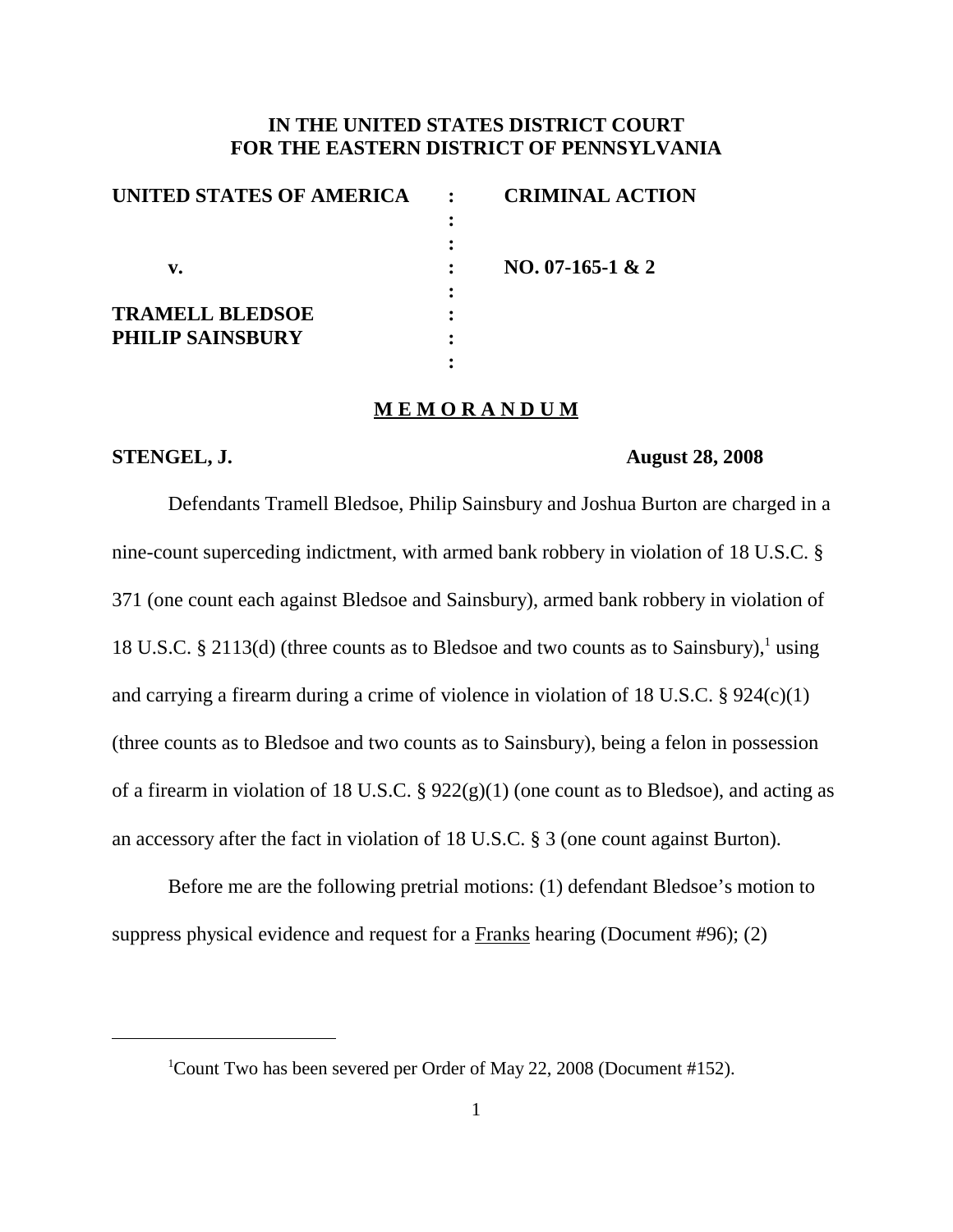defendant Bledsoe's motion to suppress physical evidence (Document #71); <sup>2</sup> (3) defendant Sainsbury's counseled motion to suppress (Document #75); and (4) defendant Sainsbury's *pro se* motion to suppress (Document #145). The government has responded, and two pretrial evidentiary hearings afforded all parties substantial opportunity to present evidence and to argue the merits of the pending suppression motions. Based on my review of the parties' submissions and the evidence taken during the hearings held on defendants' suppression motions, and for the reasons outlined herein, I will deny defendants' motions to suppress.

## **I. BACKGROUND**

This case arises out of three separate bank robberies that occurred at different locations and on different dates. The first bank robbery occurred on or about August 17, 2004, at the Fleet Bank in Bethlehem, Pennsylvania ("Fleet Bank robbery"). Only Tramell Bledsoe is charged in connection with this robbery. He is charged with armed bank robbery and using and carrying a firearm during a crime of violence in connection with that incident. The second bank robbery occurred on or about December 13, 2005, at the First Commonwealth Federal Credit Union in Palmer Township, Pennsylvania ("First Commonwealth robbery"). Both Tramell Bledsoe and Philip Sainsbury are charged with conspiracy to commit armed bank robbery, armed bank robbery, and using and carrying a firearm during a crime of violence in connection with the second robbery. The third bank

<sup>&</sup>lt;sup>2</sup>Following two days of hearings on pretrial motions, defendant Bledsoe filed a Supplemental Response in Support of Motion to Suppress Physical Evidence (Document #141).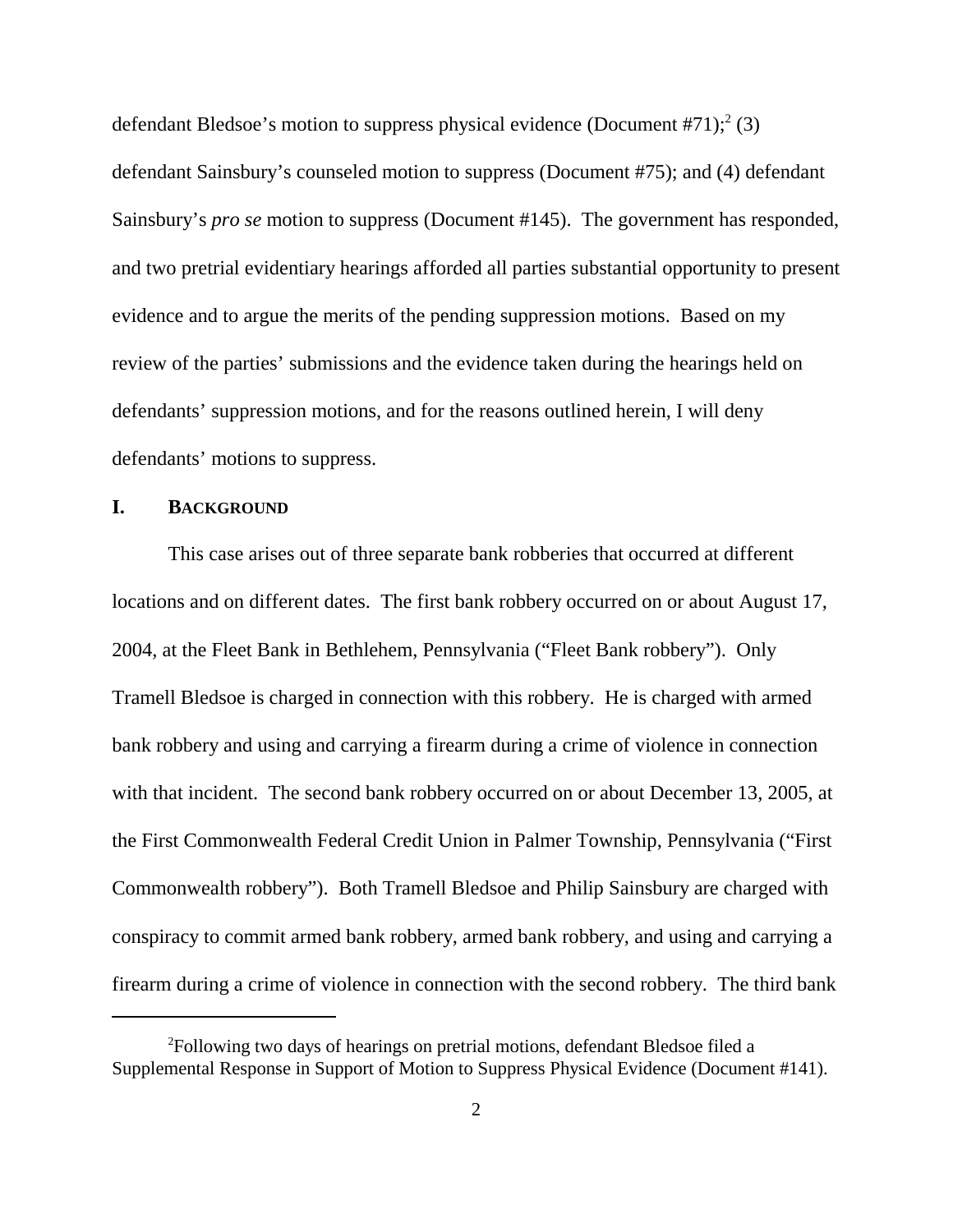robbery took place on or about December 21, 2006, at the Lafayette Ambassador Bank in Emmaus, Pennsylvania ("Lafayette Bank robbery"). In connection with this robbery, Tramell Bledsoe and Philip Sainsbury are charged with armed bank robbery and using and carrying a firearm during a crime of violence. Mr. Bledsoe is also charged under the felon-in-possession statute in connection with the Lafayette Bank incident. The grand jury also found that on or about December 22, 2006 through December 24, 2006, Joshua Burton received, relieved, comforted and assisted Tramell Bledsoe in order to hinder and prevent his apprehension, trial and punishment, charging him as an accessory after the fact with respect to the Lafayette Bank robbery.

#### A. First Commonwealth Federal Credit Union

On December 13, 2005, the day of the First Commonwealth robbery, postal officer Joseph Kostolanci, Jr., traveling in a United States Postal truck observed two people leaving the First Commonwealth Federal Credit Union. He followed them, and observed them getting into a black Jeep Cherokee, with license plate PA #GBG5623. The vehicle was registered to Stephanie A. Cooper, who police learned had moved to an Allentown address. Officer Heicklen of the Allentown Police Department observed the vehicle later that day, traveling in the area near Ms. Cooper's Allentown residence. Police stopped the car and brought the driver, Jamie Cooper, to the station to be interviewed.

Mr. Cooper stated that on December 12, 2005, "Moses" called him to ask for use of the Jeep, Mr. Cooper picked up "Moses" at 2nd and Chew Streets in Allentown, and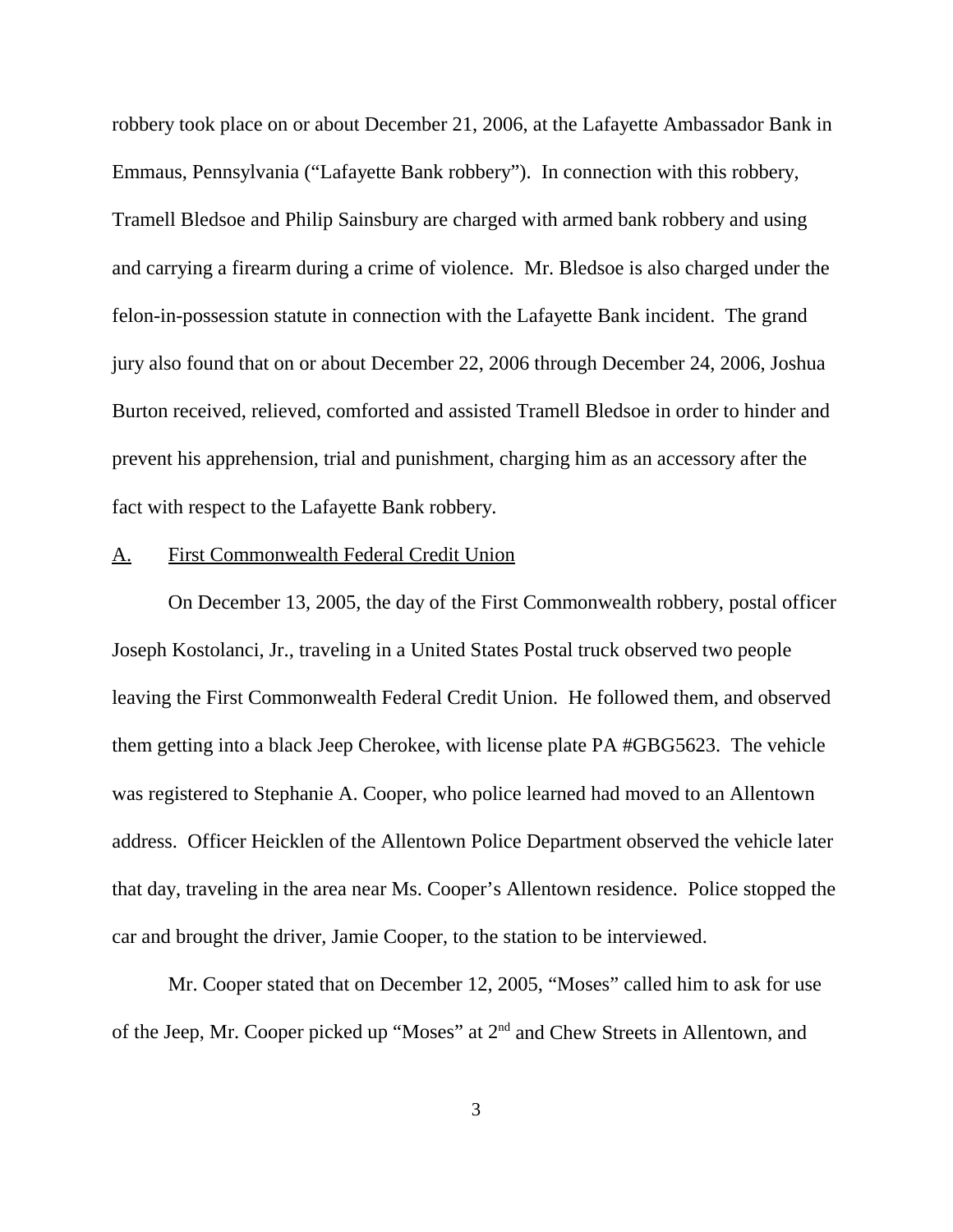"Moses" dropped Mr. Cooper off at his residence, taking the Jeep. On December 13, 2005, "Moses" called Jamie Cooper and told him he had parked the Jeep at Haufbrau Haus, near Cooper's home. Mr. Cooper found the items in the back seat moved, indicating to him that other passengers had been in the vehicle with "Moses." Mr. Cooper also stated that "Moses" had used the Jeep several times during the preceding months. Cooper later identified Philip Sainsbury in a photo array as the person he called "Moses."

On December 14, 2005, Sgt. Timothy Ruoff of the Palmer Township Police obtained a search warrant for the search of the Jeep identified by Mr. Kostolanci as the getaway vehicle. The following items were seized: a brown stocking, a pack of Marlboro light cigarettes, a McDonald's bag, a plastic water bottle, a PA turnpike receipt, a Bell South phone, and fingerprints from the front and rear seats and rearview mirror.

Officer Ruoff also obtained a search warrant for 314 ½ North Second Street, Allentown, Pennsylvania, the residence said to be occupied by defendant Philip Sainsbury, a/k/a "Moses." Items found and seized during the search were U.S. currency, a tan colored cash box, money wrappers, black gloves, black hoods, black masks, footwear, black duffel bags and firearms, including a small black handgun and a small silver handgun.

Officer Ruoff obtained a third search warrant to gather a DNA sample from Sainsbury, to determine if his DNA matched material found on the stocking recovered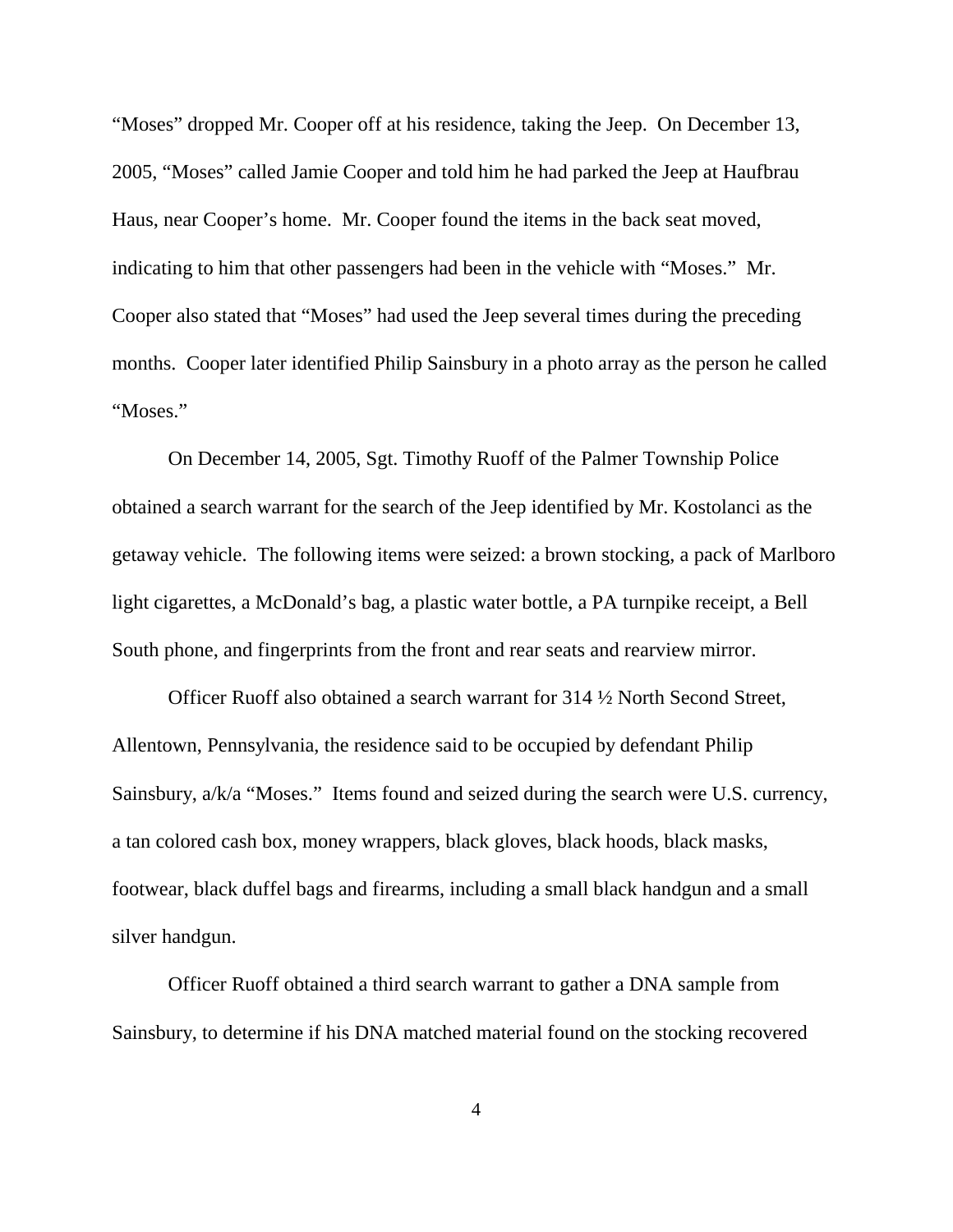from the Jeep.

Defendant Sainsbury has moved to suppress evidence obtained pursuant to the three search warrants, as well as the identification by Mr. Kostolanci.

### B. Lafayette Bank

On December 21, 2006, the day of the Lafayette Bank robbery, Officer Jeremy Schilling of the Emmaus Police was patrolling an area near the Lafayette Ambassador Bank. In the government's version of the facts, Officer Schilling witnessed a black Audi fail to stop at a stop sign. Mr. Bledsoe does not mention this traffic violation in his motion, arguing that Officer Schilling only became suspicious of the Audi when he noticed its three African American passengers and that the rear-seat passenger looked away from Officer Schilling "quickly."

Officer Schilling then checked the registration of the Audi's license plate and discovered that it was registered to a Lexus. At that point, Officer Schilling conducted a traffic stop of the Audi. The rear-seat passenger, later identified as Mr. Bledsoe, exited the vehicle and began to leave the scene of the stop. Officer Schilling chased him on foot. Schilling radioed for help with the foot pursuit, and police eventually overtook Bledsoe, discovering a firearm and wads of paper bills wrapped in bank wrappers on his person.

Mr. Bledsoe challenges Officer Schilling's initial stop of the Audi, as well as the foot pursuit and his eventual arrest once the officers subdued him. After his arrest, s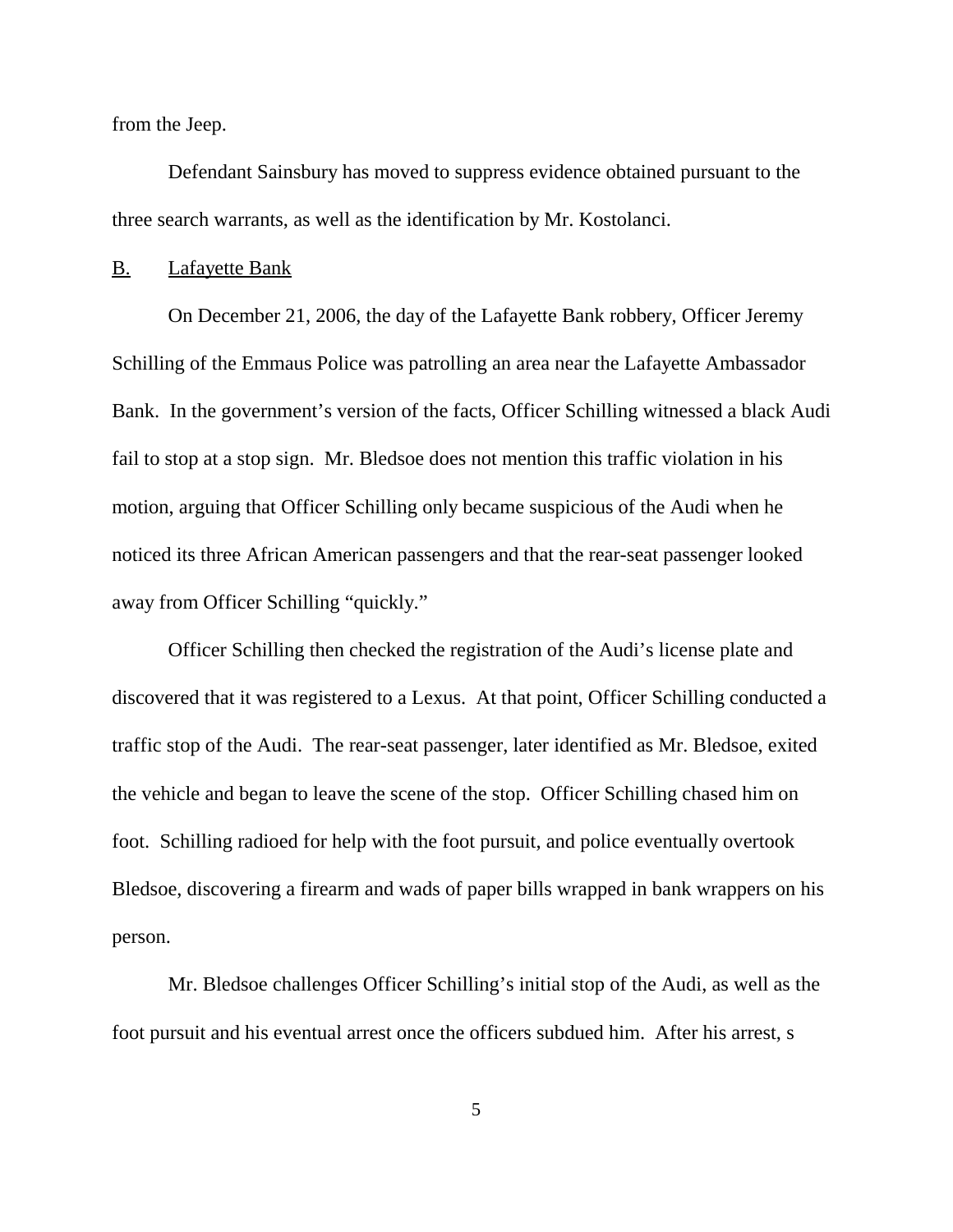search warrant was obtained for the Audi, based in part on Officer Schilling's determination that the Audi's license plate was registered to a "dead tag." The search revealed two parking tickets and vehicle information paperwork, among other items. Mr. Bledsoe also seeks to suppress the items found in the Audi as fruits of an illegal search. He contends that the search warrant was invalid, because the warrant was based on the dead registration tags, when Officer Schilling knew that the tags were not actually dead.

# **II. DISCUSSION**

## A. Defendant Sainsbury's Motion to Suppress Physical Evidence and Identification<sup>3</sup>

Defendant Sainsbury argues that the informant used to obtain the subject search warrants, Jamie Cooper, had a motive to fabricate and was therefore not reliable. According to defendant, Mr. Cooper, whose car was involved in the robbery, has "every motive in the world to fabricate information in order to avoid his possible involvement." Therefore, the magistrate issuing the search warrant did not have a substantial basis for a finding of probable cause. United States v. Williams, 124 F.3d 411 (3d Cir. 1997).

With regard to the search of the Jeep, Sainsbury has no legitimate expectation of privacy in a vehicle owned by another person, which he was not even occupying at the time of the search. Minnesota v. Carter, 525 U.S. 83, 88 (1998); United States v. Baker, 221 F.3d 438, 442 (3d Cir. 2000) (non-owner of a vehicle typically has no standing, even when search conducted at time defendant was a passenger).

<sup>3</sup> As Mr. Sainsbury's *pro se* motion (Document #145) duplicates the arguments already raised by his counsel's motion (Document #75), I will resolve both motions together here.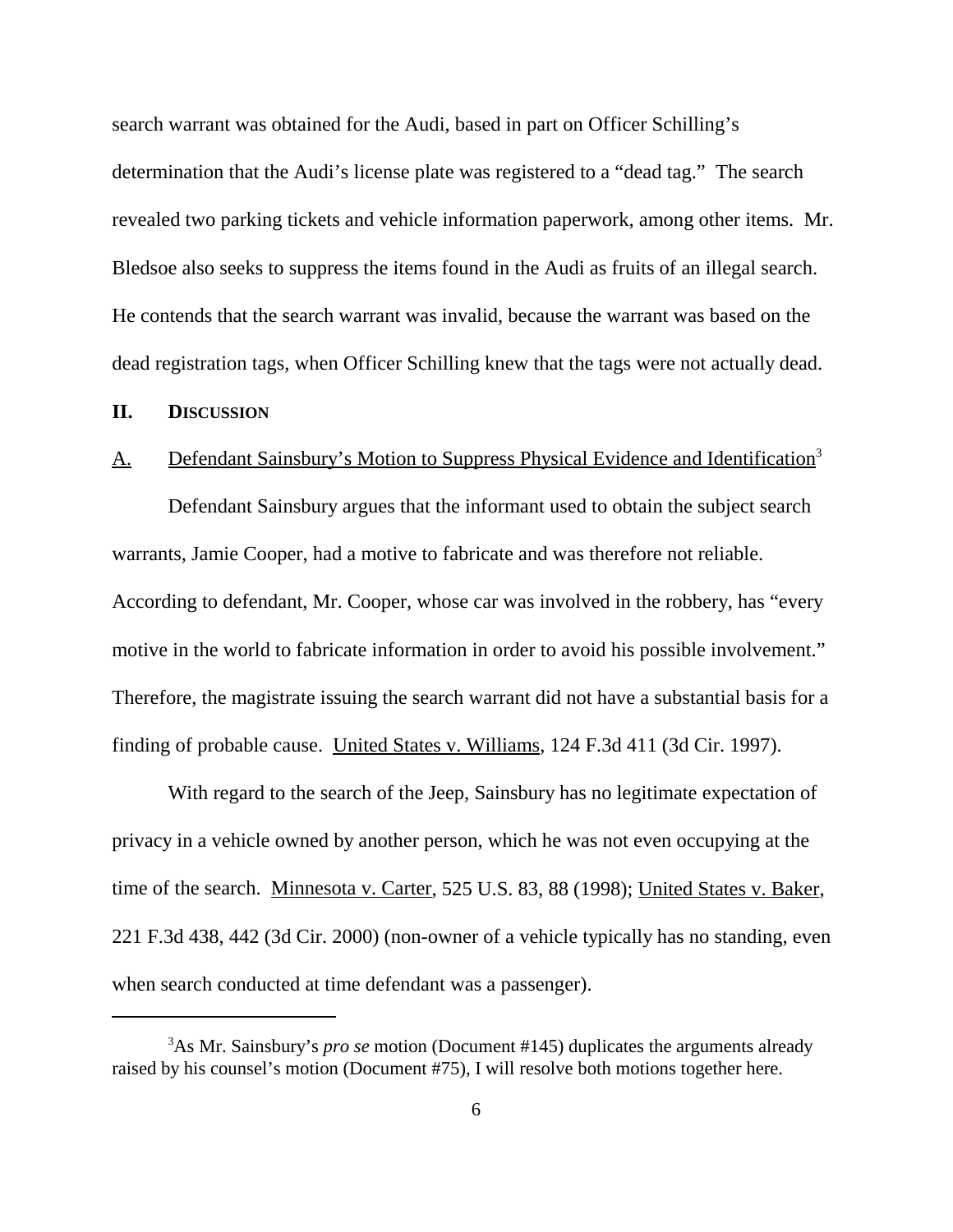The government also defends the three challenged search warrants under the good faith exception, United States v. Leon, 468 U.S. 897 (1984); United States v. Hodge, 246 F.3d 301, 305 (3d Cir. 2001), and based on the "ample" probable cause supporting the warrant. After considering the testimony presented at the suppression hearing, I find that probable cause existed at the time the challenged search warrants issued. See Illinois v. Gates, 462 U.S. 213, 238 (1983); United States v. Shecter, 717 F.2d 864, 869 (3d Cir. 1983). The magistrate could rely not only upon the statements of Mr. Cooper after the police found him driving the Jeep, but also on the independent information provided by the victims of the robbery, the postal worker who identified the Jeep as the getaway car, and the circumstances under which the police located the Jeep. These facts, particularly Mr. Kostolanci's independent observations at the scene of the robbery, also sufficiently corroborated Mr. Cooper's statements regarding "Moses," such that a reasonable officer could rely on the validity of the warrant, satisfying the test for application of the good faith exception. See Leon, 468 U.S. at 923; United States v. Ninety-Two Thousand Four Hundred Twenty-Two Dollars and Fifty-Seven Cents, 307 F.3d 137, 146 (3d Cir. 2002).

Sainsbury also seeks suppression of any identification by postal worker Joseph Kostolanci. The government responds that there was no identification made, and that the motion is moot as to the identification evidence. Defendant agrees that this information renders the motion moot, and I will therefore deny it as such.

Accordingly, I will deny defendant Sainsbury's motions in their entirety.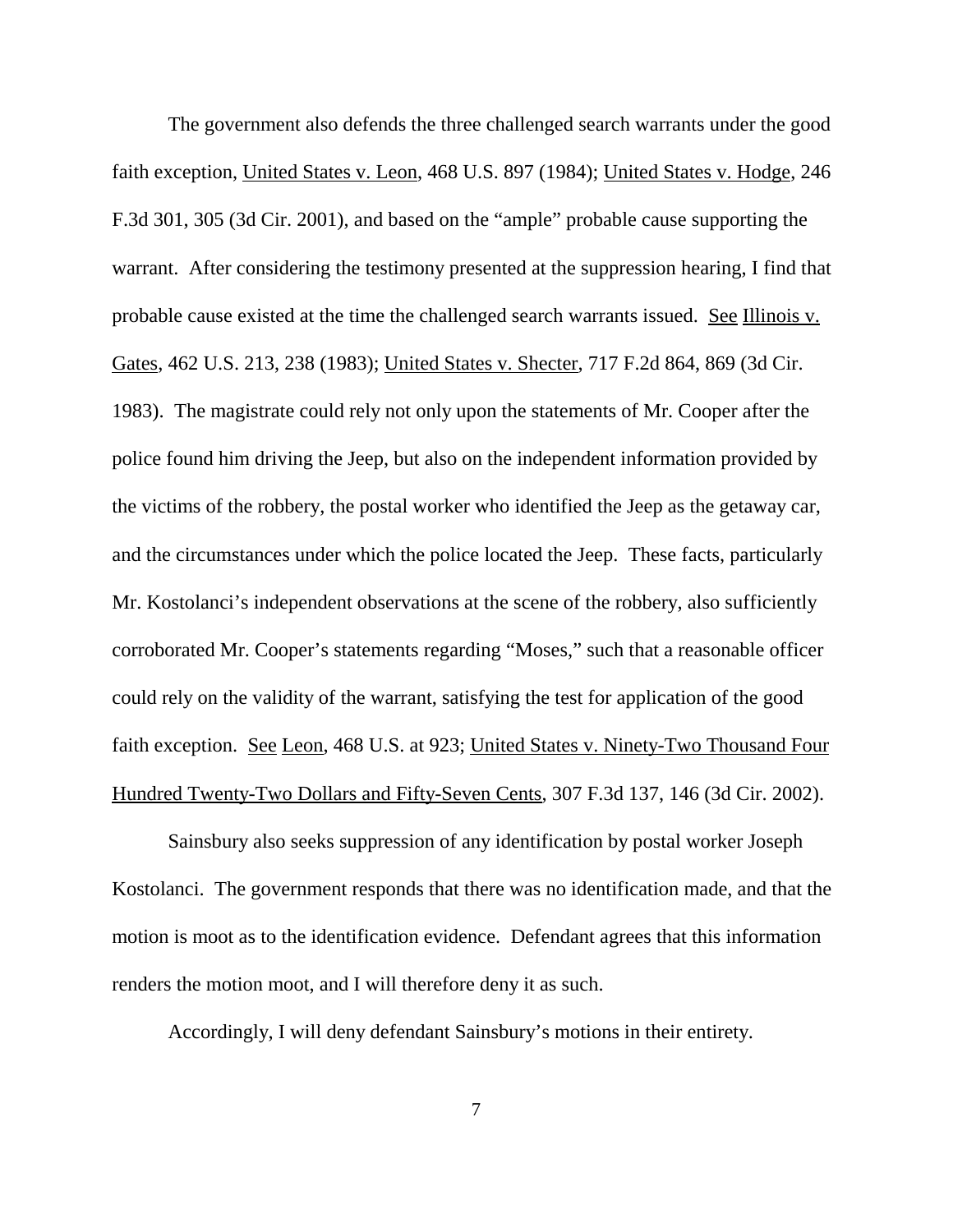# B. Defendant Bledsoe's Motion to Suppress Physical Evidence and Request for a *Franks* Hearing

Mr. Bledsoe has moved to suppress all physical evidence seized from the Audi and has requested a hearing pursuant to Franks v. Delaware, 438 U.S. 154 (1978). Such a hearing is required when the defendant has made a substantial preliminary showing that probable cause for a search warrant was created through statements made in the warrant affidavit that were either knowingly false or made with reckless disregard for the truth, if probable cause would not have existed without such statements. Id. at 155.

Defendant is only entitled to a Franks hearing if he "makes a substantial preliminary showing that (1) the affiant knowingly and intentionally, or with reckless disregard for the truth, included a false statement in the warrant affidavit, and (2) the allegedly false statement was necessary to the finding of probable cause in order to obtain an evidentiary hearing on the issue of the affidavit's veracity." United States v. Harrison, 400 F. Supp. 2d 780, 785 (E.D. Pa. 2005) (Padova, J.) (citing Franks v. Delaware, 438 U.S. 154, 155-56 (1978)). "In order to make a preliminary showing with respect to the first prong of the Franks test, a defendant must challenge the affiant's state of mind as well as the truth of the affidavit." Id. citing United States v. Brown, 3 F.3d 673, 676-78 (3d Cir. 1993). As for the second prong of the Franks test, if probable cause exists even with the factual error (mistake regarding whether the tags were "dead"), there is no Franks hearing. United States v. Santana, 342 F.3d 60, 66 (1st Cir. 2003).

After the stop and the foot pursuit, a search warrant was obtained for the Audi by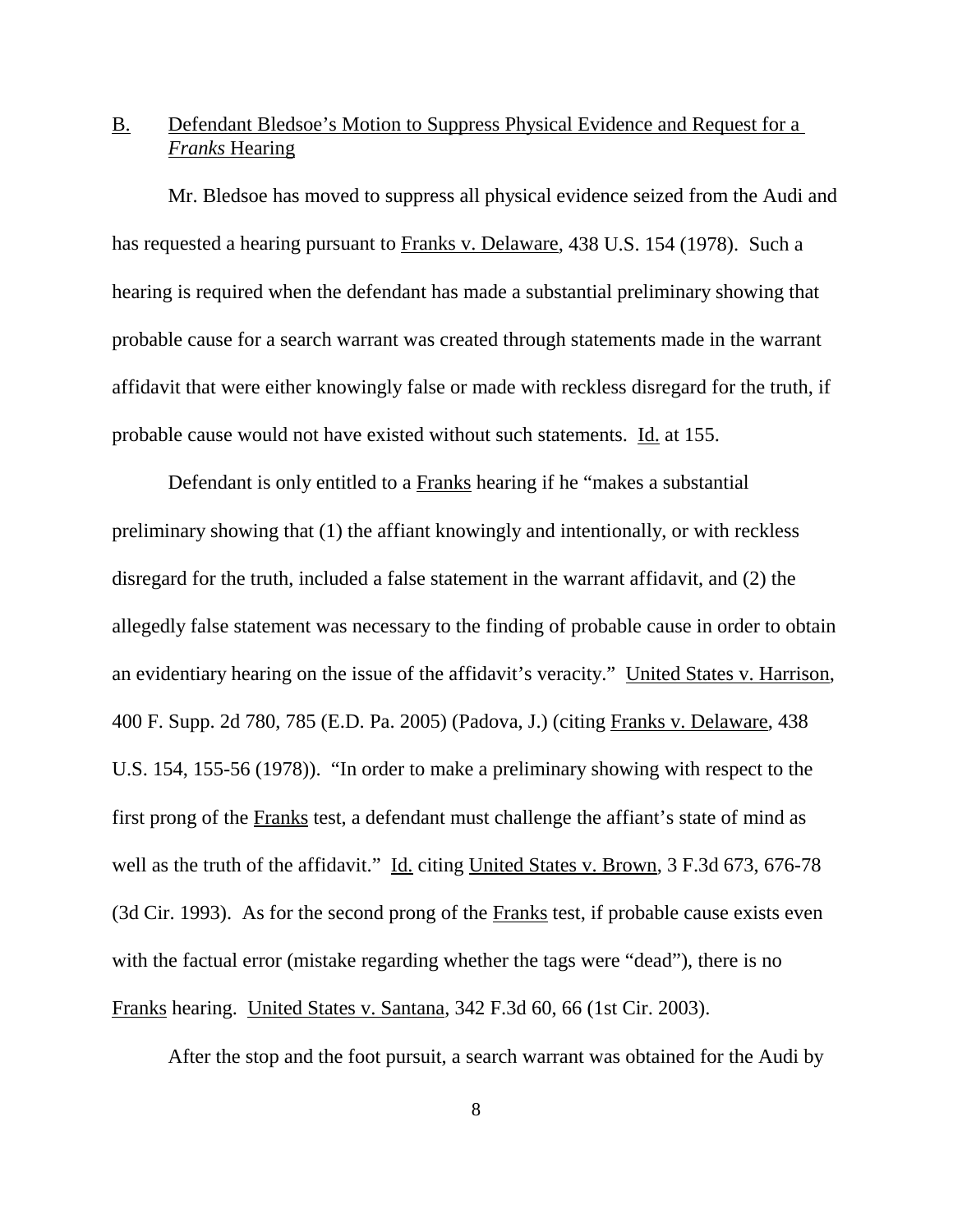Detective Jason Apgar. Upon information and belief, Mr. Bledsoe challenges the truth of the affidavit of probable cause, because the officer knew or should have known that the tags were not "dead" and that there was no probable cause for the stop. Without probable cause for the stop, the affidavit of probable cause must be knowingly false, according to Mr. Bledsoe. Mr. Bledsoe's argument therefore hinges on the idea that the "dead tag" was the only basis Officer Schilling had for stopping the car, and that the traffic stop was the basis of the search warrant. Because the tags were validly transferred from a Lexus to the Audi, Mr. Bledsoe argues that Officer Schilling lied in the warrant affidavit regarding his reason for stopping the Audi, and that he is therefore entitled to a Franks hearing. The government disputes this version of the facts. Even if true, however, Mr. Bledsoe would not be entitled to a Franks hearing, because other evidence existed sufficient to form probable cause for a search warrant even without the statement regarding the tags.

Officer Schilling testified that he stopped the Audi based on its failure to stop at a stop sign. Only after this traffic violation and the observation that the rear-seat passenger looked at him in a nervous manner did Officer Schilling run registration on the license plate and determine that the plate was issued to a Lexus rather than an Audi. (See Prelim. Hr'g N.T., May 1, 2008, 96:14-97:16.) A traffic violation is all the cause that is needed to make a valid traffic stop. Pennsylvania v. Mimms, 434 U.S. 106, 109 (1977). Regardless of the registration, therefore, the stop of the Audi was valid.

Following the stop of the Audi, Mr. Bledsoe fled from the automobile on foot.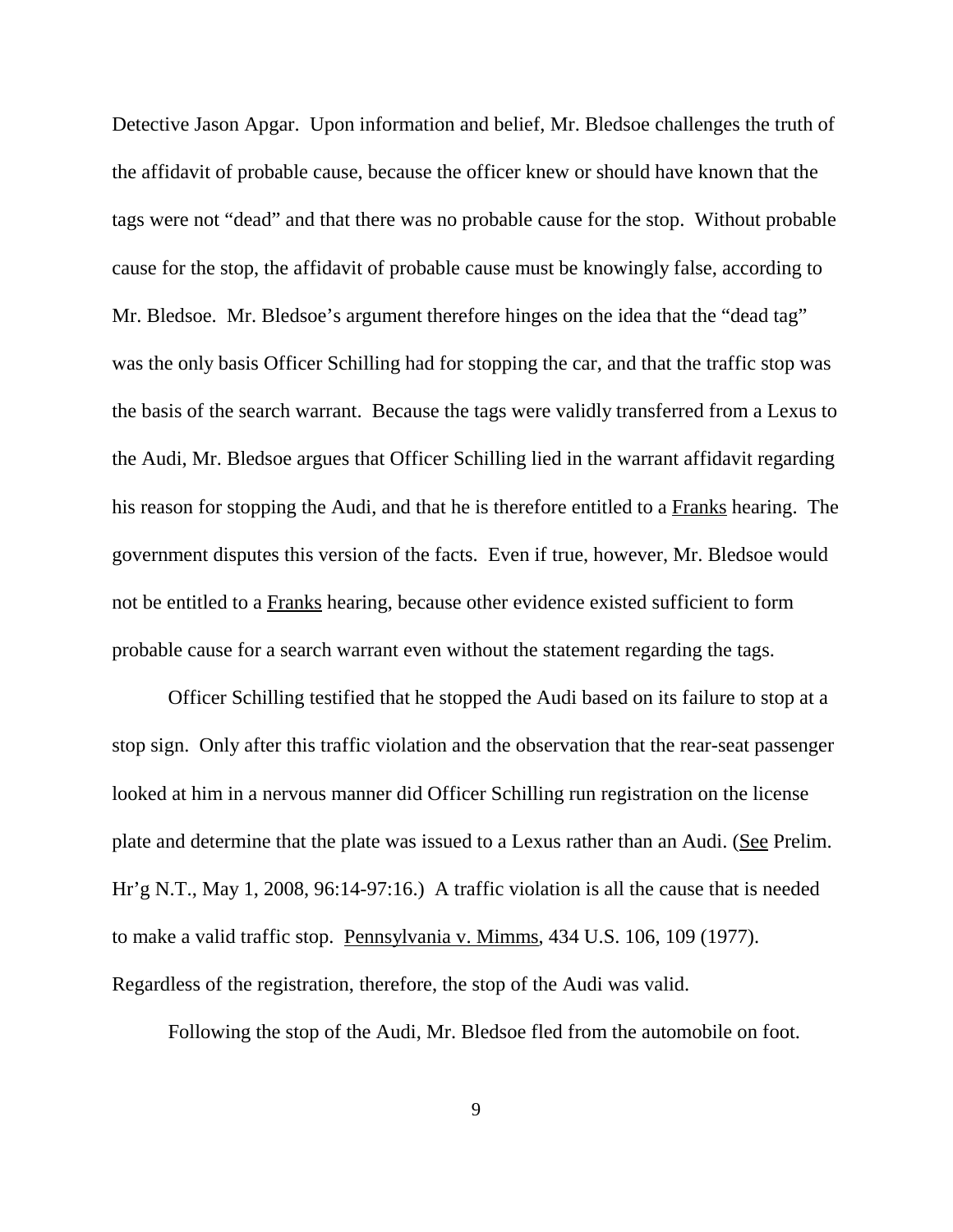While Officer Schilling and other officers chased him, they received the message that an armed bank robbery had taken place moments earlier in the same vicinity. After overcoming Mr. Bledsoe, the officers recovered over \$6,000 in cash from his pockets, wrapped in bank wrappers. Officers also recovered a sweatshirt that Mr. Bledsoe discarded during the chase that was shown on the video surveillance of the robbery. These facts provide sufficient probable cause on which to issue a search warrant for the vehicle. Mr. Bledsoe's motion rests solely on the issue of the car's registration. If probable cause exists even without the factual error, however, no Franks hearing is necessary. United States v. Santana, 342 F.3d 60, 66 (1st Cir. 2003). Even if Officer Schilling knowingly or recklessly included false information regarding his belief that the Audi's tags to be "dead," sufficient probable cause existed to connect Mr. Bledsoe and the other occupants of the car with the robbery that a search warrant could be obtained for the vehicle. It is far more likely that Officer Schilling relied in good faith on the registration information and concluded that there was a problem with the Audi's tags. The fact that further investigation might have revealed that the Audi's tags had been transferred from the Lexus does not mean that his decision, made while following the Audi, to stop the Audi and investigate the tags and the traffic violation was unreasonable.

For these reasons, Mr. Bledsoe's motion to suppress evidence obtained in the vehicle search and request for a Franks hearing is denied.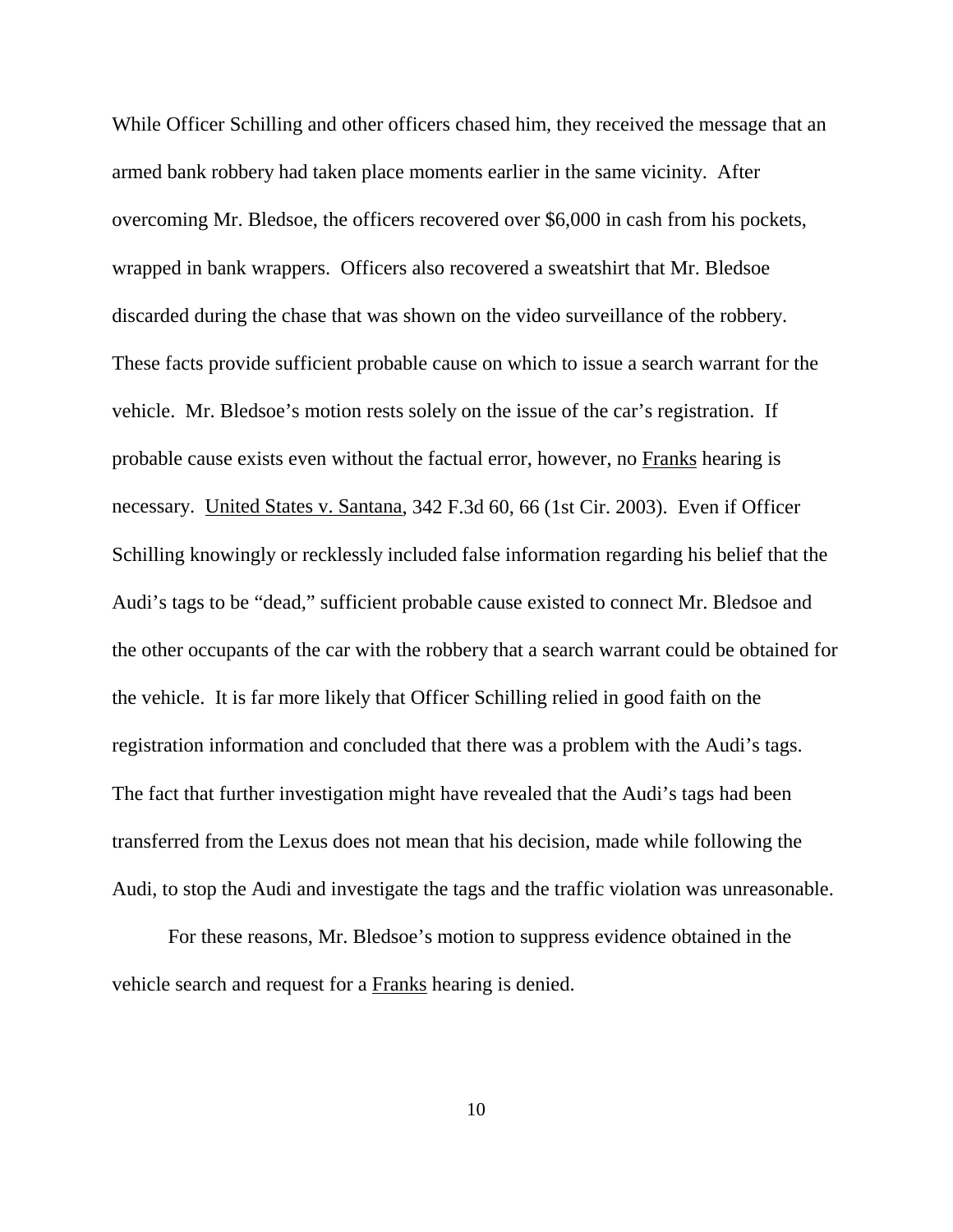# C. Defendant Bledsoe's Motion to Suppress Based on Illegal Stop and Lack of Probable Cause to Arrest

Defendant Bledsoe challenges both the initial stop of the black Audi in which he was a passenger on December 21, 2006, and his subsequent arrest after fleeing the scene of the stop.

## *1. Initial stop by Officer Schilling*

As I noted in the context of Mr. Bledsoe's Franks motion, Officer Schilling testified that he observed the Audi roll through a stop sign. Three black males were in the car, and the back seat passenger repeatedly turned around and looked at the officer in a nervous manner. Officer Schilling followed the vehicle. He ran the tag number in his vehicle computer, and the tag came back as an expired tag for a Lexus. Officer Schilling then initiated the stop. (See, e.g., Prelim. Hr'g N.T., May 1, 2008, 96:14-97:16.)

Under Pennsylvania v. Mimms, 434 U.S. 106, 109 (1977) a police officer who observes a violation of state traffic laws may lawfully stop the car committing the violation. See also United States v. Kithcart, 218 F.3d 213, 219 (3d Cir. 2000) ("The reasoning of Terry has been extended to traffic stops.")

Given both the traffic violation and the fact that the vehicle carried "dead tags," Officer Schilling had reasonable suspicion under Mimms to effectuate the stop.

## *2. Probable cause to arrest*

Following the stop, the driver and Bledsoe (the back seat passenger) exited the Audi and began to walk away from the car, ignoring Officer Schilling's order to stop. At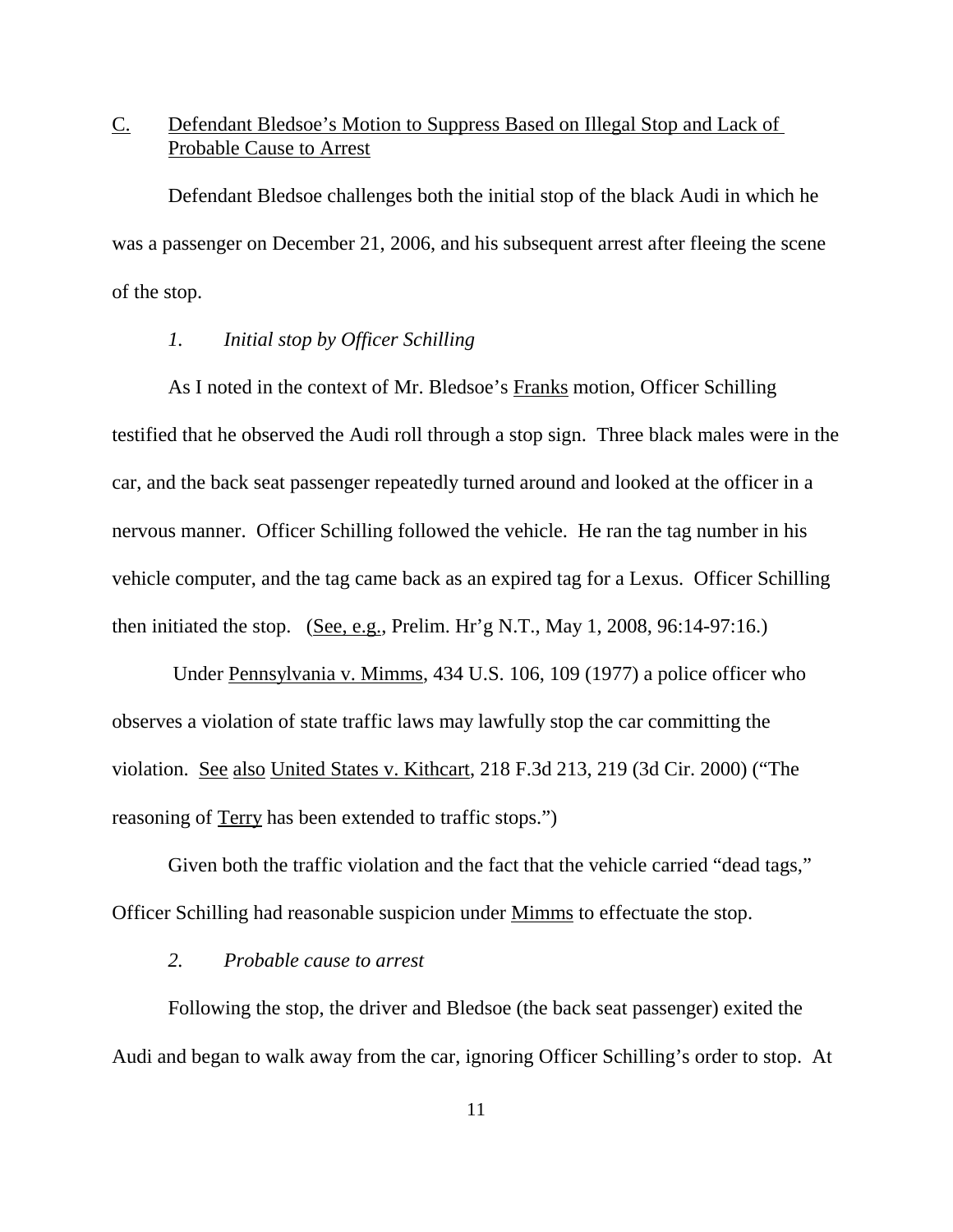the time of the stop Officer Schilling had no information about the bank robbery. Schilling called in his foot pursuit and this call was overheard by Officer Baccari, the initial arresting officer who tackled and subdued Bledsoe. Officer Schilling described the suspect as a black male wearing a grey, hooded sweatshirt. Officer Baccari began pursuing Bledsoe based on this description, though Bledsoe had a black t-shirt on at this point. Shortly after leaving the station, Officer Baccari had also received the bank alarm (providing no physical description of the suspects), which he thought was somehow related to the foot pursuit (See Prelim. Hr'g N.T., May 1, 2008, 170:21-171:20 ("[M]y first thought is that this could possibly be one and the same. The location of the stop, the situation that was going on with the stop, and the fact that its in real close proximity to a holdup alarm").) Lafayette Bank (at least the one Officer Baccari was thinking of) was within four (4) blocks of the stop, according to his testimony. (See id. 171:6-7.)

Considering the testimony of Officers Schilling and Baccari, I find that substantial evidence existed at the time of Mr. Bledsoe's arrest, permitting a finding of probable cause. While Mr. Bledsoe protests Officer Schilling's initial pursuit, flight is one of the totality of circumstances that must be taken into account in an examination of probable cause. Illinois v. Wardlow, 528 U.S. 119, 125 (2000). "During a traffic stop, police officers may exercise reasonable superintendence over the vehicle, its driver, and passengers. Because the passenger prevented the police from maintaining oversight and control over the traffic stop by fleeing, . . . the police had reasonable suspicion to stop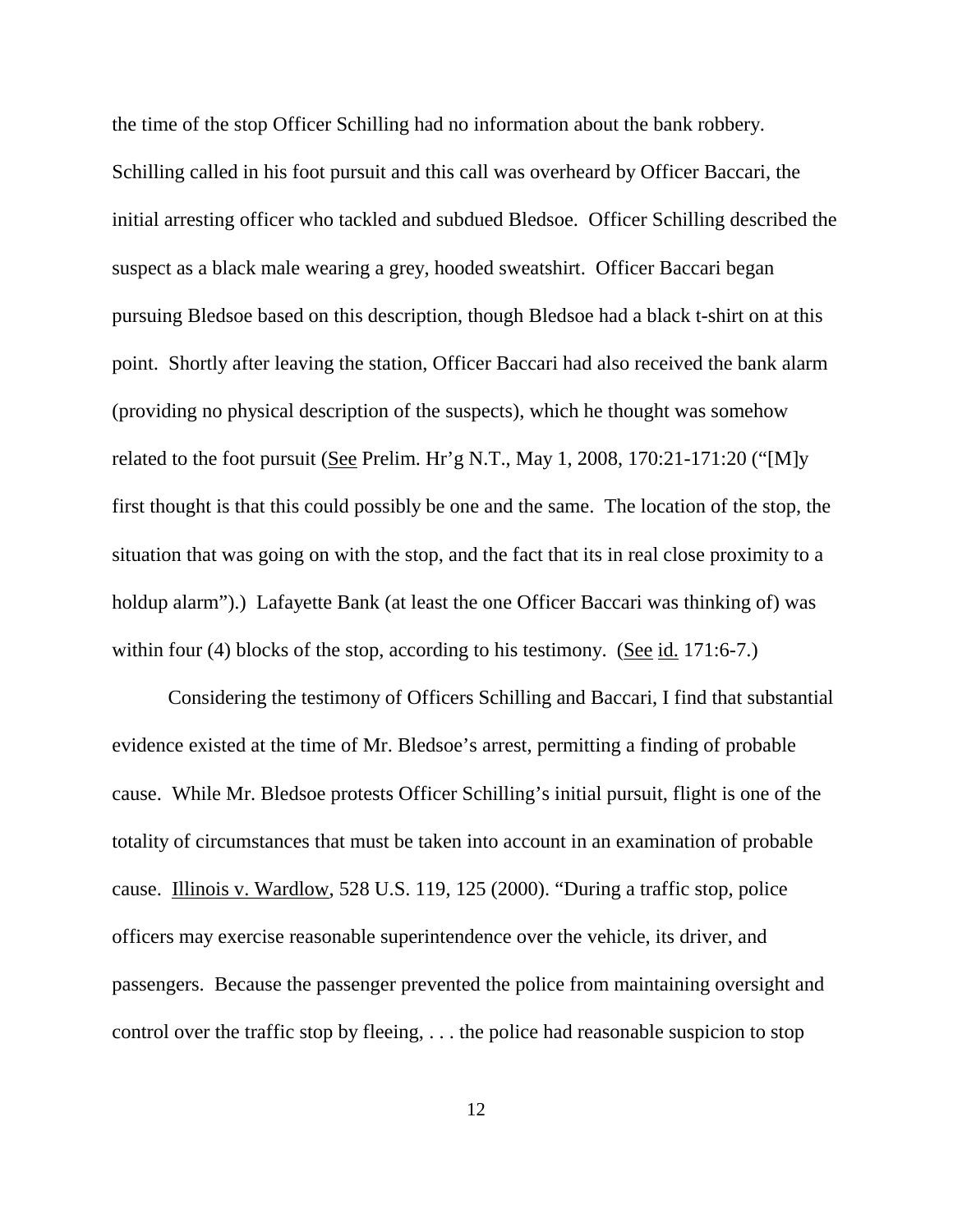him." United States v. Bonner, 363 F.3d 213, 215 (3d Cir. 2004).

Bledsoe also argues that he did not match the description given by Officer Schilling, because he had on a black t-shirt and not a grey sweatshirt. His position glosses the fact that he was likely the only person fleeing through the car lots that afternoon. I see no merit in this line of argument in view of the totality of the circumstances, including the unusual occurrence of these events within minutes of each other in the small town of Emmaus.

The foot pursuit was warranted under **Bonner**, and the arrest was supported by sufficient probable cause to satisfy the Fourth Amendment. I will therefore deny defendant Bledsoe's motion.

## **III. CONCLUSION**

In light of the foregoing, I will deny the suppression motions discussed herein. An appropriate Order follows.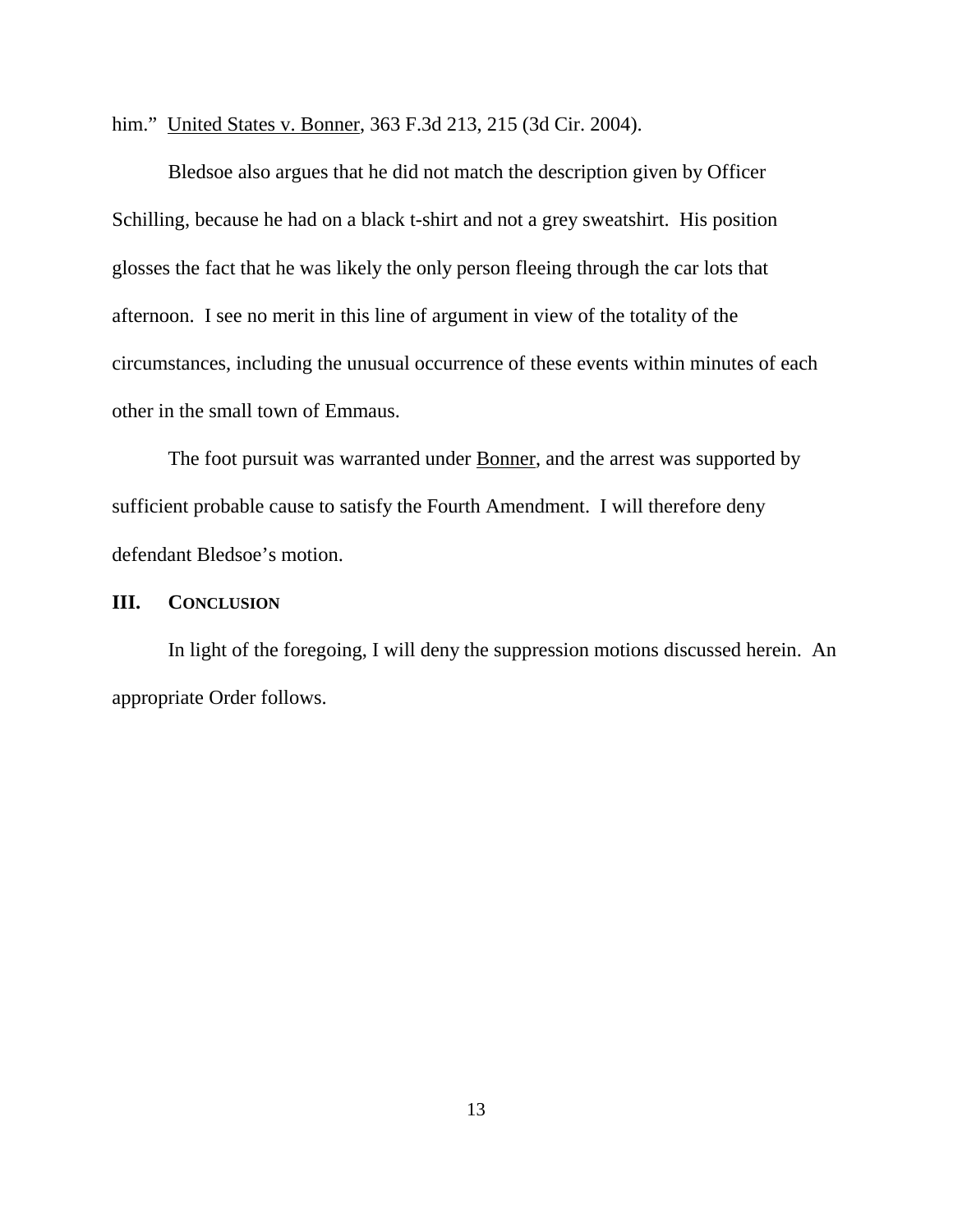# **IN THE UNITED STATES DISTRICT COURT FOR THE EASTERN DISTRICT OF PENNSYLVANIA**

| UNITED STATES OF AMERICA   | <b>CRIMINAL ACTION</b> |
|----------------------------|------------------------|
|                            |                        |
|                            |                        |
| v.                         | $NO. 07-165$           |
|                            |                        |
| <b>TRAMELL BLEDSOE and</b> |                        |
| <b>PHILIP SAINSBURY</b>    |                        |
|                            |                        |
|                            |                        |

## **O R D E R**

## **STENGEL, J.**

**AND NOW**, this 28th day of August, 2008, upon consideration of defendant Bledsoe's Motion to Suppress Physical Evidence (Document #71); defendant Bledsoe's Supplemental Response in Support of Motion to Suppress Physical Evidence (Document #141); defendant Bledsoe's Motion to Suppress Physical Evidence and Request for a Franks Hearing (Document #96); defendant Sainsbury's counseled Motion to Suppress Identification as well as Physical Evidence (Document #75); and defendant Sainsbury's *pro se* Motion to Suppress (Document #145), and after a preliminary hearing on the defendants' motions, it is hereby **ORDERED** that:

- (1) Defendant Bledsoe's Motion to Suppress Physical Evidence (Document #71) is **DENIED**.
- (2) Defendant Bledsoe's Motion to Suppress Physical Evidence and Request for a Franks Hearing (Document #96) is **DENIED**.
- (3) Defendant Sainsbury's counseled Motion to Suppress Identification as well